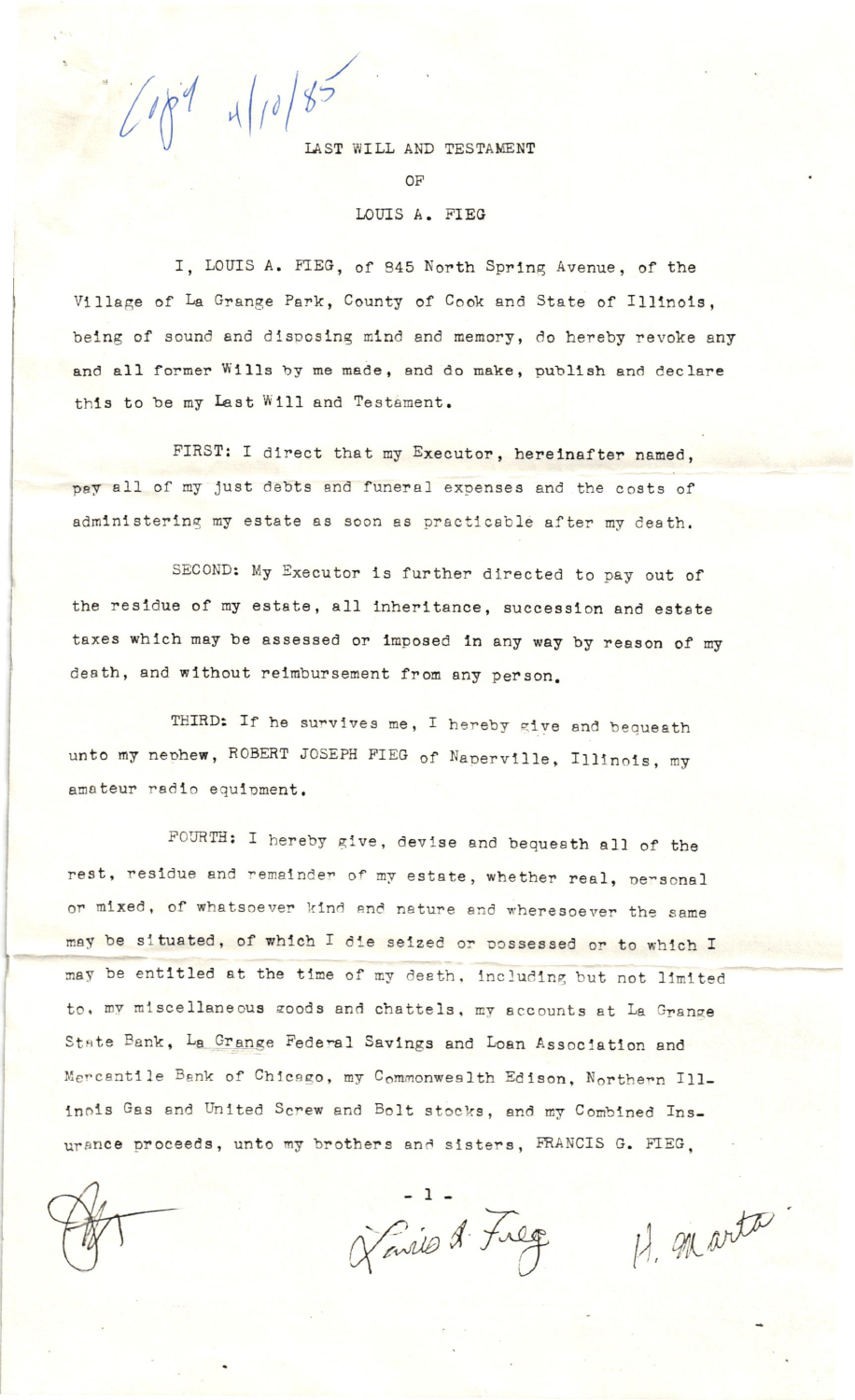MARY LOUISE FIEG KARTHEISER, MARTHA C. FIEG MOHR, CHARLES A. FIEG and my sister-in-law NELL SHEEHAN FIEG, to be divided among them equally, share and share alike, and to the survivor or survivors of them.

FIFTH: I hereby nominate, constitute and appoint my brother, CHARLES A. FIEG, to be Executor of this, my Last Will and Testament, and further nominate my sister, MARTHA C. FIEG MOHR, and then the LA GRANGE STATE BANK, to be successor Executors in that order, in the event of the death, refusal or inability to act of my first named Executor. I direct that no surety be required on the Official Bond of my Executor or successor Executors.

SIXTH: I give my Executor, and any Successor Executor, the following Powers and discretions, to be exercisable without court order:

(a) To sell at public or private sale all or any part of any real or personal property of my estate.

(b) To settle claims in favor of or against my estate.

(c) To distribute the residue of my estate in cash or in kind, or partly in each, and for this purpose the determination of the Executor as to the value of any property in kind shall be conclusive.

(d) To execute and deliver any deeds, contracts, bills of sale, or other instruments necessary or desirable for the exercise of powers and discretions as Executor.

IN WITNESS WHEREOF, I have hereunto set my hand and seal and for the purpose of identification have signed my name on each H. Marta

Lauris 51- Frag